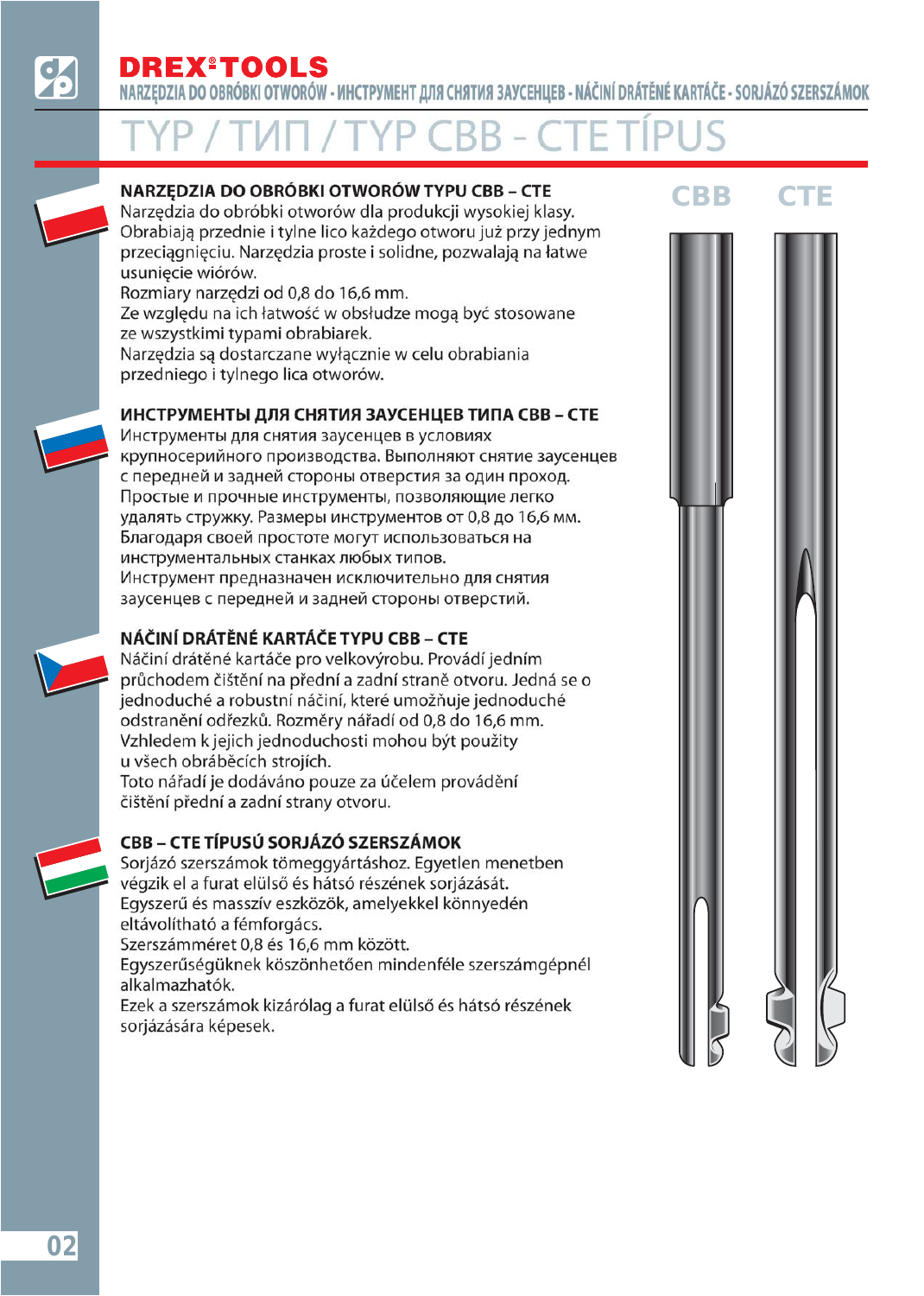NARZĘDZIA DO OBRÓBKI OTWORÓW - ИНСТРУМЕНТ ДЛЯ СНЯТИЯ ЗАУСЕНЦЕВ - NÁČINÍ DRÁTĚNÉ KARTÁČE - SORJÁZÓ SZERSZÁMOK



### **JAK PRACUJE NARZĘDZIE**

- Rys. 1 Posuw wchodzący, obróbka części przedniej otworu.
- Rys. 2 Posuw przechodzący, przejście przez otwór.
- Rys. 3 Posuw wychodzący, obróbka części tylnej otworu.
- Rys. 4 Działanie zakończone.

### КАК РАБОТАЕТ ИНСТРУМЕНТ

- Рис. 1 Вход, снятие заусенцев с передней стороны отверстия
- Рис. 2 Проход, прохождение отверстия.
- Рис. 3 Выход, снятие заусенцев с задней стороны отверстия.
- Рис. 4 Операция завершена.

### JAK FUNGUJE TOTO NÁČINÍ

- Obr. 1 Vstupní posun, čištění přední strany otvoru.
- Obr. 2 Průchozí posun, průchod otvorem.
- Obr. 3 Výstupní posun, čištění zadní strany otvoru.
- Obr. 4 Operace ukončena.

# A SZERSZÁM MŰKÖDÉSE

- 1. ábra Bemeneti szakasz, a furat elülső részének sorjázása.
- 2. ábra Áthaladási szakasz, a furaton keresztül.
- 3. ábra Kimeneti szakasz, a furat hátsó részének sorjázása.
- 4. ábra Művelet befejezve.

### SZYBKOŚCI I POSUWY СКОРОСТЬ И ПРОДВИЖЕНИЕ **RYCHLOST POSUNU FORDULATSZÁM ÉS ELŐTOLÁS**

|                                        | Średnica otworu<br>Диаметр отверстия<br>Průměr otvoru<br>Furatátmérő | Obrotów/min.<br>Об/мин.<br>Ot./min.<br>Ford./perc | Posuw mm/obrót<br>Продвижение мм/об.<br>Posun mm/ot.<br>Előtolás mm/ford. |
|----------------------------------------|----------------------------------------------------------------------|---------------------------------------------------|---------------------------------------------------------------------------|
| mm                                     | cale / дюймы / in. / in.                                             |                                                   |                                                                           |
| $0,8 - 5,0$                            | $.003" - .196"$                                                      | 1750                                              | $0,02 - 0,10$                                                             |
| $.236" - .354"$<br>$6,0 - 9,0$         |                                                                      | $800 - 1000$                                      | $0,02 - 0,15$                                                             |
| Ponad / более / více než / felett 10,0 | Ponad / более / více než / felett .393"                              | $600 - 650$                                       | $0,05 - 0,20$                                                             |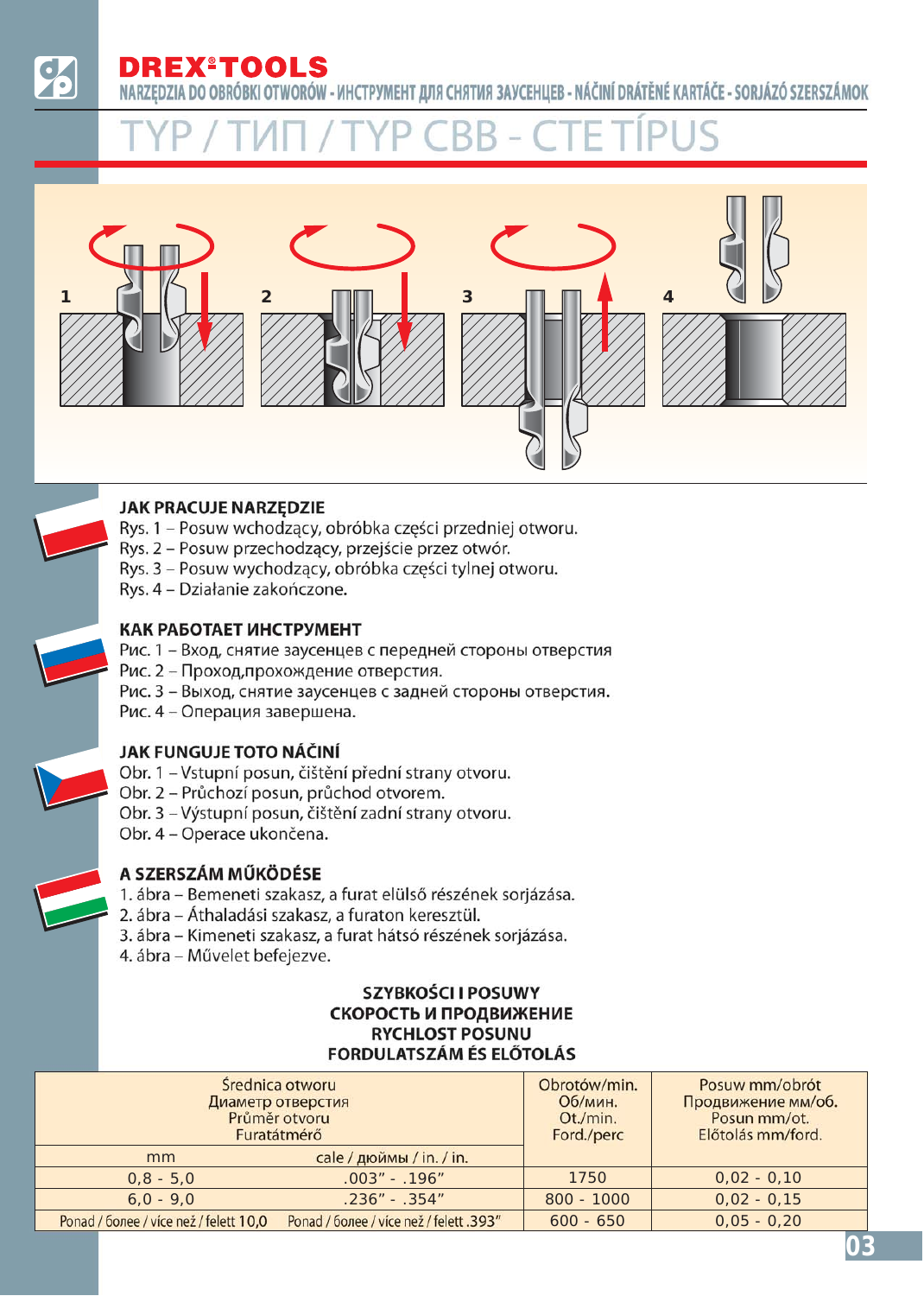$\dot{\mathbf{\delta}}$ 

**REX®TOOLS** D

NARZĘDZIA DO OBRÓBKI OTWORÓW - ИНСТРУМЕНТ ДЛЯ СНЯТИЯ ЗАУСЕНЦЕВ - NÁČINÍ DRÁTĚNÉ KARTÁČE - SORJÁZÓ SZERSZÁMOK



Tolerancja na średnicy trzpienia Допуск диаметра шпинделя: Tolerance průměru trnu : Befogó átmérő tűréshatár:

 $+ 0 / - 0.1$  mm (in.  $+ 0" / - .0039")$ 

| Kod narzędzia<br>Код инструмента |               | a      | h   |           |  |
|----------------------------------|---------------|--------|-----|-----------|--|
| Kód nářadí<br>Szerszám kód       | mm            | in.    | mm  | in.       |  |
| CBB-0,8 - CBB-1,4                |               | .039'' |     | 1,5 .059" |  |
| CBB-1,5 - CBB-4                  | $\mathcal{P}$ | .079'' | 2.5 | 098''     |  |
| $CBB-5 - CBB-6$                  | $\mathcal{P}$ | .079"  |     | 3,0 .118" |  |

| Kod narzędzia<br>Код инструмента<br>Kód nářadí<br>Szerszám kód | průměrové pole | <b>WYMIAR ŚREDNICY</b><br>-диапазон диаметров<br>átmérő tartomány |      |      |    |      | A    |      | Β    |      |
|----------------------------------------------------------------|----------------|-------------------------------------------------------------------|------|------|----|------|------|------|------|------|
|                                                                | mm             | in.                                                               | mm   | in.  | mm | in.  | mm   | in.  | mm   | in.  |
| $CBB-0,8$                                                      | $0, 8 - 0, 9$  | .0315 - .0354                                                     | 0,7  | .027 | 45 | 1.77 | 0,7  | .027 | 0,3  | .012 |
| CBB-0,9                                                        | $0, 9 - 1, 0$  | $.0354-.0394$                                                     | 0,8  | .031 | 45 | 1.77 | 0,8  | .031 | 0,3  | .012 |
| CBB-1,0                                                        | $1, 0 - 1, 1$  | $.0394 - .0433$                                                   | 0,9  | .035 | 45 | 1.77 | 0,9  | .035 | 0,3  | .012 |
| CBB-1,1                                                        | $1, 1 - 1, 2$  | $.0433-.0472$                                                     | 1,0  | .039 | 45 | 1.77 | 1,0  | .039 | 0,3  | .012 |
| CBB-1,2                                                        | $1, 2 - 1, 3$  | $.0472-.0512$                                                     | 1,1  | .043 | 45 | 1.77 | 1,1  | .043 | 0,3  | .012 |
| CBB-1,3                                                        | $1, 3 - 1, 4$  | $.0512-.0551$                                                     | 1,2  | .047 | 45 | 1.77 | 1,2  | .047 | 0,3  | .012 |
| CBB-1,4                                                        | $1, 4 - 1, 5$  | $.0551-.0591$                                                     | 1,3  | .051 | 45 | 1.77 | 1,3  | .051 | 0,3  | .012 |
| CBB-1,5                                                        | $1, 5 - 1, 6$  | $.0591 - .0630$                                                   | 1,4  | .055 | 50 | 1.97 | 1,4  | .055 | 0, 5 | .019 |
| CBB-1,6                                                        | $1, 6 - 1, 7$  | .0630 - .0670                                                     | 1, 5 | .059 | 50 | 1.97 | 1, 5 | .059 | 0, 5 | .019 |
| CBB-1,7                                                        | $1, 7 - 1, 8$  | .0670-.0709                                                       | 1,6  | .063 | 50 | 1.97 | 1,6  | .063 | 0, 5 | .019 |
| CBB-1,8                                                        | $1, 8 - 1, 9$  | .0709-.0748                                                       | 1,7  | .067 | 60 | 2.36 | 1,7  | .067 | 0, 5 | .019 |
| CBB-1,9                                                        | $1,9-2,0$      | .0748-.0788                                                       | 1,8  | .071 | 60 | 2.36 | 1,8  | .071 | 0, 5 | .019 |
| CBB-2                                                          | $2,0-2,2$      | .0788-.0866                                                       | 1,9  | .075 | 60 | 2.36 | 1,9  | .075 | 0, 5 | .019 |
| $CBB-4$                                                        | $2, 2 - 2, 4$  | .0866-.0945                                                       | 2,1  | .083 | 80 | 3.15 | 2,1  | .083 | 1,0  | .039 |
| CBB-5                                                          | $2, 4 - 2, 6$  | $.0945-.1023$                                                     | 2,3  | .091 | 80 | 3.15 | 2,3  | .091 | 1,0  | .039 |
| CBB-6                                                          | $2, 6 - 2, 8$  | $.1023 - .1103$                                                   | 2,5  | .098 | 80 | 3.15 | 2,5  | .098 | 1,0  | .039 |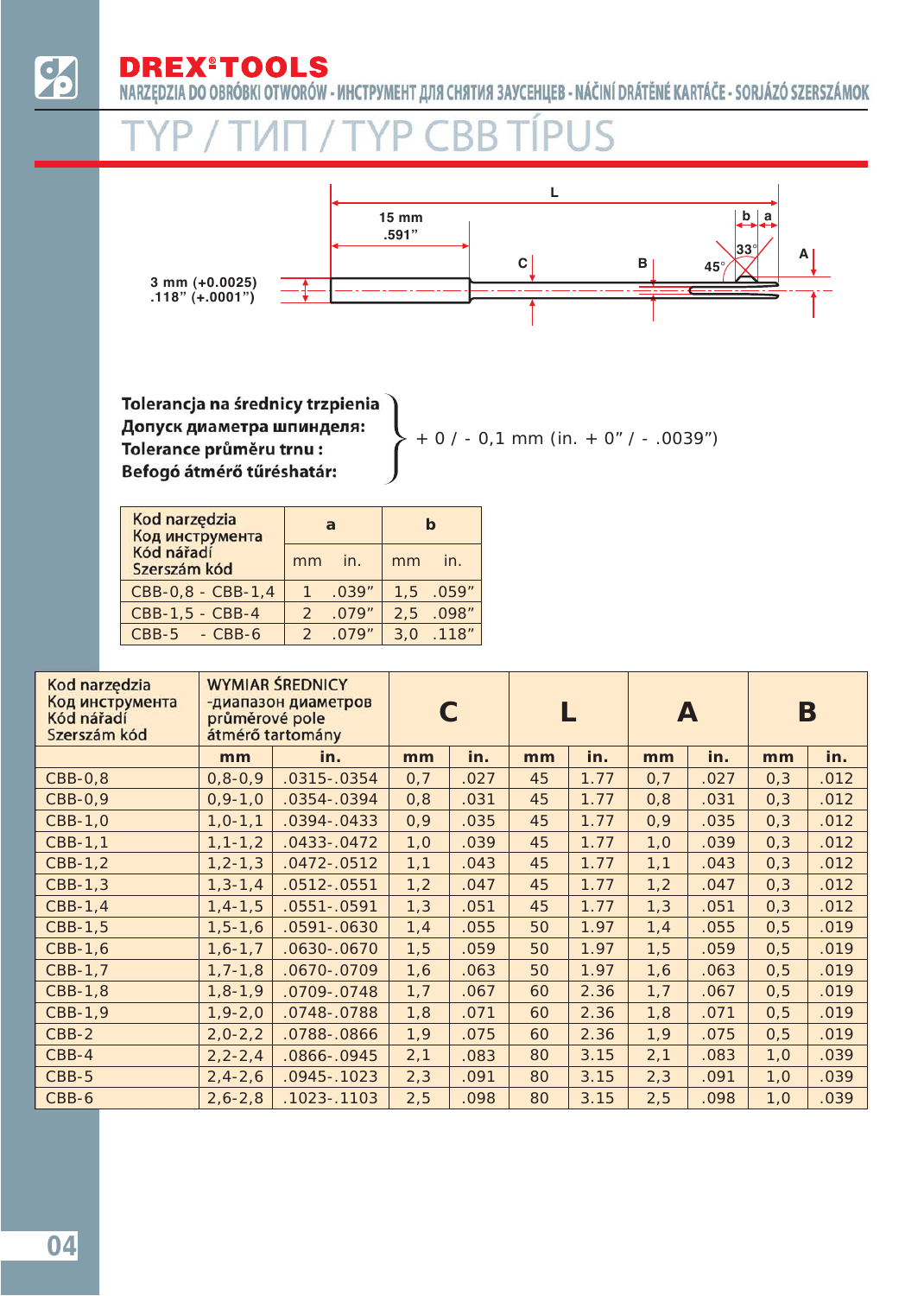NARZĘDZIA DO OBRÓBKI OTWORÓW - ИНСТРУМЕНТ ДЛЯ СНЯТИЯ ЗАУСЕНЦЕВ - NÁČINÍ DRÁTĚNÉ KARTÁČE - SORJÁZÓ SZERSZÁMOK



| Kod narzędzia<br>Код инструмента<br>Kód nářadí<br>Szerszám kód | <b>WYMIAR ŚREDNICY</b><br>-диапазон диаметров<br>průměrové pole<br>átmérő tartomány |               | d    |      |       |      | a    |      | b    |      |
|----------------------------------------------------------------|-------------------------------------------------------------------------------------|---------------|------|------|-------|------|------|------|------|------|
|                                                                | mm                                                                                  | in.           | mm   | in.  | mm    | in.  | mm   | in.  | mm   | in.  |
| CTE07                                                          | $2,80-3,18$                                                                         | $.110 - .125$ | 2,75 | .108 | 101,6 | 4.00 | 3,18 | .125 | 4,45 | .175 |
| CTE08                                                          | $3, 18 - 3, 55$                                                                     | $.125 - .140$ | 3,15 | .124 | 101,6 | 4.00 | 3,18 | .125 | 4,45 | .175 |
| CTE09                                                          | $3,55 - 3,96$                                                                       | $.140 - .156$ | 3,58 | .141 | 101,6 | 4.00 | 3,18 | .125 | 4,45 | .175 |
| CTE <sub>10</sub>                                              | $3,96 - 4,36$                                                                       | $.156 - .172$ | 3,94 | .155 | 101,6 | 4.00 | 3,18 | .125 | 4.45 | .175 |
| CTE <sub>11</sub>                                              | $4,36 - 4,74$                                                                       | $.172 - .187$ | 4,34 | .171 | 101,6 | 4.00 | 3,18 | .125 | 4,45 | .175 |
| CTE12                                                          | $4,74-5,15$                                                                         | $.187 - .203$ | 4,72 | .186 | 101,6 | 4.00 | 3,18 | .125 | 6,22 | .245 |
| CTE13                                                          | $5, 15 - 5, 56$                                                                     | $.203 - .219$ | 5,13 | .202 | 101,6 | 4.00 | 3,18 | .125 | 6,22 | .245 |
|                                                                |                                                                                     |               |      |      |       |      |      |      |      |      |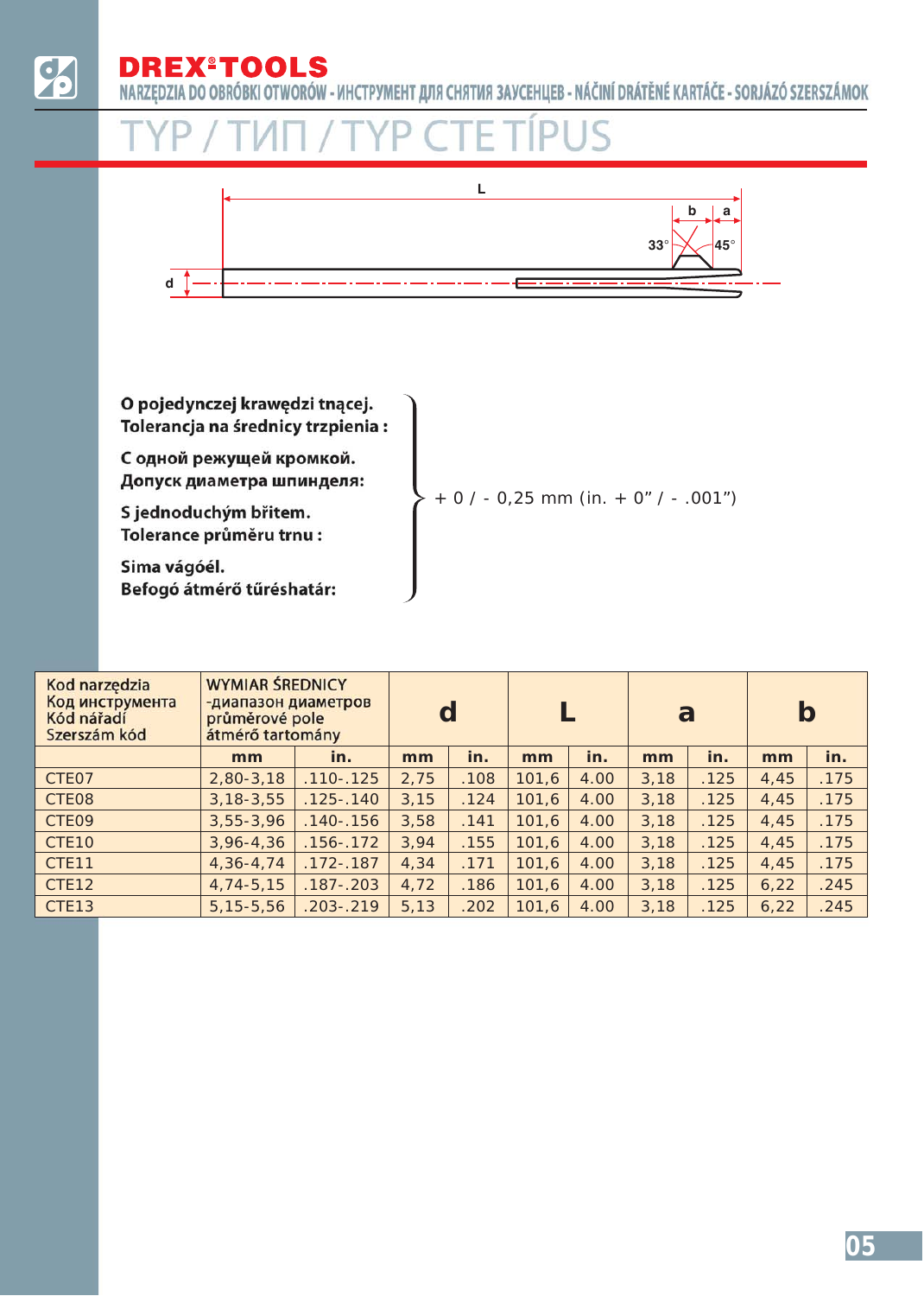# **DREX®TOOLS**

NARZĘDZIA DO OBRÓBKI OTWORÓW - ИНСТРУМЕНТ ДЛЯ СНЯТИЯ ЗАУСЕНЦЕВ - NÁČINÍ DRÁTĚNÉ KARTÁČE - SORJÁZÓ SZERSZÁMOK



| Kod narzędzia<br>Код инструмента<br>Kód nářadí<br>Szerszám kód | <b>WYMIAR ŚREDNICY</b><br>-диапазон диаметров<br>průměrové pole<br>D<br>átmérő tartomány |               | d     |      |       |      | a     |      | $\mathbf b$ |      |
|----------------------------------------------------------------|------------------------------------------------------------------------------------------|---------------|-------|------|-------|------|-------|------|-------------|------|
|                                                                | mm                                                                                       | in.           | mm    | in.  | mm    | in.  | mm    | in.  | mm          | in.  |
| CTE14                                                          | 5,56-5,94                                                                                | $.219 - .234$ | 5,54  | .218 | 101,6 | 4.00 | 6,48  | .255 | 6,22        | .245 |
| CTE15                                                          | 5,94-6,35                                                                                | $.234 - .250$ | 5,92  | .233 | 101,6 | 4.00 | 6,48  | .255 | 6,22        | .245 |
| CTE16                                                          | $6,35-6,75$                                                                              | $.250 - .266$ | 6,32  | .249 | 101,6 | 4.00 | 6,48  | .255 | 6,22        | .245 |
| CTE17                                                          | $6,75 - 7,13$                                                                            | $.266 - .281$ | 6,73  | .265 | 101,6 | 4.00 | 6,48  | .255 | 6,22        | .245 |
| CTE18                                                          | 7, 13 - 7, 54                                                                            | $.281 - .297$ | 7,11  | .280 | 101,6 | 4.00 | 6,48  | .255 | 6,22        | .245 |
| CTE19                                                          | 7,54-7,95                                                                                | .297 - . 313  | 7,52  | .296 | 101,6 | 4.00 | 7,24  | .285 | 6,48        | .255 |
| CTE20                                                          | 7,95-8,33                                                                                | $.313-.328$   | 7,92  | .312 | 101,6 | 4.00 | 7,24  | .285 | 6,48        | .255 |
| CTE21                                                          | 8,33-8,71                                                                                | $.328-.343$   | 8,31  | .327 | 101,6 | 4.00 | 7,24  | .285 | 6,48        | .255 |
| CTE22                                                          | $8,71-9,11$                                                                              | $.343-.359$   | 8,69  | .342 | 101,6 | 4.00 | 7,24  | .285 | 6,48        | .255 |
| CTE23                                                          | $9,11-9,52$                                                                              | .359 - . 375  | 9,09  | .358 | 101,6 | 4.00 | 7,24  | .285 | 6,48        | .255 |
| CTE24                                                          | 9,52-9,90                                                                                | .375 - . 390  | 9,50  | .374 | 112,7 | 4.43 | 8,00  | .315 | 6,22        | .245 |
| CTE25                                                          | 9,90-10,31                                                                               | $.390 - .406$ | 9,88  | .389 | 112,7 | 4.43 | 8,00  | .315 | 6,22        | .245 |
| CTE26                                                          | 10,31-10,72                                                                              | $.406 - .422$ | 10,29 | .405 | 112,7 | 4.43 | 8,00  | .315 | 6,22        | .245 |
| CTE27                                                          | 10,69-11,13                                                                              | $.421 - .438$ | 10,67 | .420 | 112,7 | 4.43 | 8,00  | .315 | 6,22        | .245 |
| CTE28                                                          | 11, 10-11, 51                                                                            | $.437 - .453$ | 11,07 | .436 | 139,7 | 5.50 | 8,76  | .345 | 6,99        | .275 |
| CTE29                                                          | 11,51-11,88                                                                              | $.453 - .468$ | 11,48 | .452 | 139,7 | 5.50 | 8,76  | .345 | 6,99        | .275 |
| <b>CTE30</b>                                                   | 11,88-12,29                                                                              | $.468 - .484$ | 11,86 | .467 | 139,7 | 5.50 | 8,76  | .345 | 6,99        | .275 |
| CTE31                                                          | 12,29-12,70                                                                              | $.484 - .500$ | 12,26 | .483 | 139,7 | 5.50 | 8,76  | .345 | 6,99        | .275 |
| CTE32                                                          | 12,70-13,08                                                                              | $.500 - .515$ | 12,67 | .499 | 177,8 | 7.00 | 9,78  | .385 | 7,75        | .305 |
| CTE33                                                          | 13,08-13,48                                                                              | $.515-.531$   | 13,05 | .514 | 177,8 | 7.00 | 9,78  | .385 | 7,75        | .305 |
| CTE34                                                          | 13,49-13,89                                                                              | $.531 - .547$ | 13,46 | .530 | 177,8 | 7.00 | 9,78  | .385 | 7,75        | .305 |
| <b>CTE35</b>                                                   | 13,87-14,30                                                                              | $.546 - .563$ | 13,84 | .545 | 177,8 | 7.00 | 9,78  | .385 | 7,75        | .305 |
| CTE36                                                          | 14,30-14,68                                                                              | $.563 - .578$ | 14,27 | .562 | 190,5 | 7.50 | 10,54 | .415 | 10,29       | .405 |
| CTE37                                                          | 14,68-15,09                                                                              | $.578 - .594$ | 14,65 | .577 | 190,5 | 7.50 | 10,54 | .415 | 10,29       | .405 |
| CTE38                                                          | 15,09-15,47                                                                              | $.594 - .609$ | 15,06 | .593 | 190,5 | 7.50 | 10,54 | .415 | 11,05       | .435 |
| <b>CTE39</b>                                                   | 15,47-15,87                                                                              | $.609 - .625$ | 15,44 | .608 | 190,5 | 7.50 | 10,54 | .415 | 11,05       | .435 |
| CTE40                                                          | 15,87-16,28                                                                              | $.625 - .641$ | 15,84 | .624 | 212,6 | 8.37 | 11,30 | .445 | 11,05       | .435 |
| CTE41                                                          | 16,26-16,66                                                                              | $.640 - .656$ | 16,23 | .639 | 212,6 | 8.37 | 11,30 | .445 | 11,05       | .435 |
| CTE42                                                          | 16,66-17,07                                                                              | $.656 - .672$ | 16,64 | .655 | 212,6 | 8.37 | 11,30 | .445 | 11,05       | .435 |
| 06                                                             |                                                                                          |               |       |      |       |      |       |      |             |      |